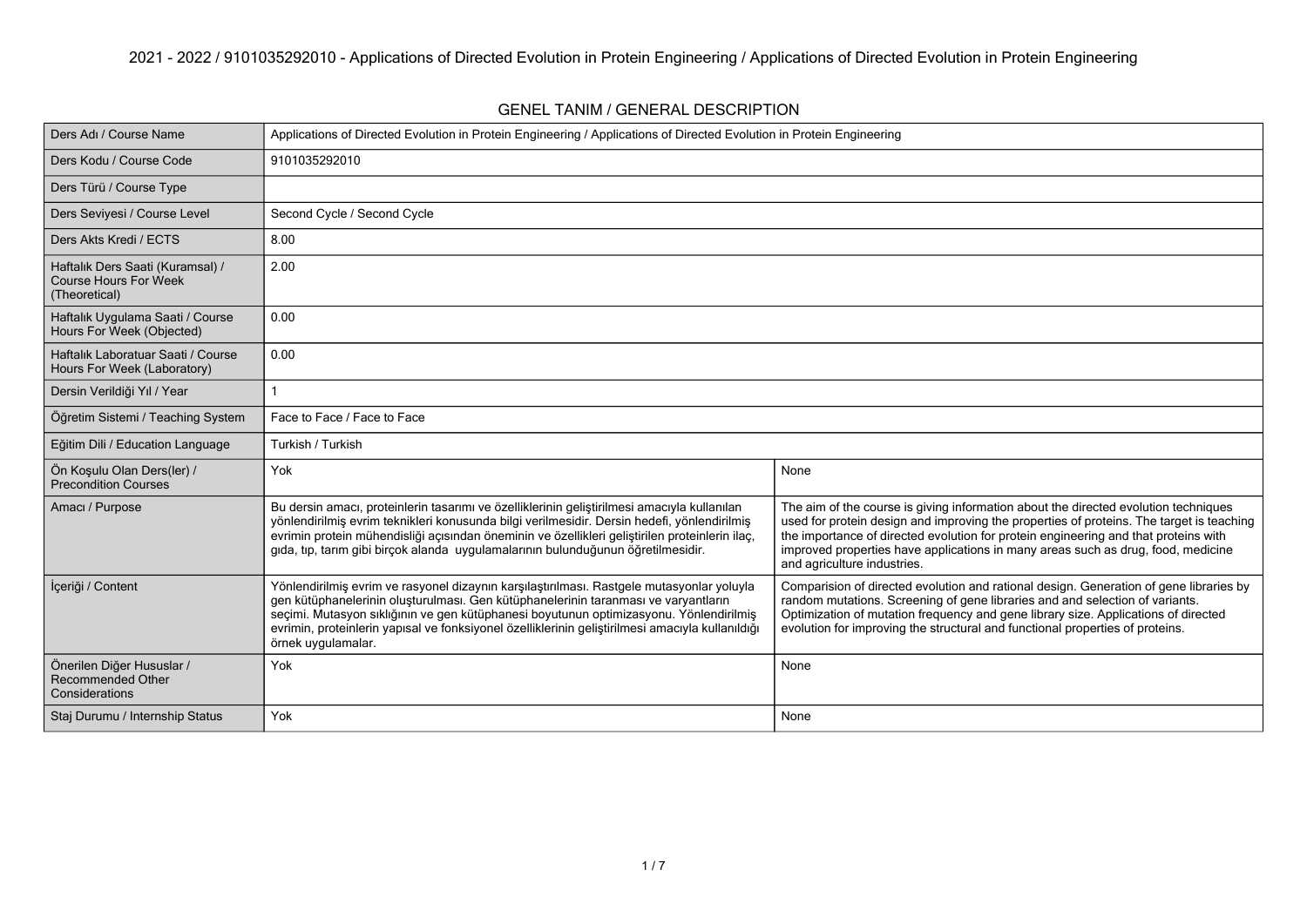| Kitabı / Malzemesi / Önerilen<br>Kaynaklar / Books / Materials /<br><b>Recommended Reading</b> | Lutz, S. and Bornscheuer, U., 2009. "Protein Engineering Handbook". Wiley-VCH Verlag<br>GmbH. Weinheim.<br>Brakmann, S. and Schwienhorst, A., 2004. "Evolutionary Methods in Biotechnology:<br>Clever Tricks for Directed Evolution". Wiley-VCH Verlag GmbH, Weinheim.<br>Brakmann, S. and Johnsson, K., 2002. "Directed Molecular Evolution of Proteins: or How<br>to Improve Enzymes for Biocatalysis". Wiley-VCH Verlag GmbH, Weinheim.<br>Protein Engineering Techniques Gateways to Synthetic Protein Universe, Krishna Mohan<br>Poluri, Khushboo Gulati, 2017, Springer Singapore.<br>Directed Enzyme Evolution: Advances and Applications, Alcalde, Miquel (Ed.), 2017,<br>Springer.<br>Directed evolution of selective enzymes: catalysts for organic chemistry and<br>biotechnology, Manfred T. Reetz, 2017, Wiley.<br>Directed Enzyme Evolution - Screening and Selection Methods, Arnold, Frances H.,<br>Georgiou, George (Eds.), 2003. | Lutz, S. and Bornscheuer, U., 2009. "Protein Engineering Handbook". Wiley-VCH<br>Verlag GmbH, Weinheim.<br>Brakmann, S. and Schwienhorst, A., 2004. "Evolutionary Methods in Biotechnology:<br>Clever Tricks for Directed Evolution". Wiley-VCH Verlag GmbH, Weinheim.<br>Brakmann, S. and Johnsson, K., 2002. "Directed Molecular Evolution of Proteins: or<br>How to Improve Enzymes for Biocatalysis". Wiley-VCH Verlag GmbH, Weinheim.<br>Protein Engineering Techniques Gateways to Synthetic Protein Universe, Krishna<br>Mohan Poluri, Khushboo Gulati, 2017, Springer Singapore.<br>Directed Enzyme Evolution: Advances and Applications, Alcalde, Miguel (Ed.), 2017,<br>Springer.<br>Directed evolution of selective enzymes: catalysts for organic chemistry and<br>biotechnology, Manfred T. Reetz, 2017, Wiley.<br>Directed Enzyme Evolution - Screening and Selection Methods, Arnold, Frances H.,<br>Georgiou, George (Eds.), 2003. |
|------------------------------------------------------------------------------------------------|----------------------------------------------------------------------------------------------------------------------------------------------------------------------------------------------------------------------------------------------------------------------------------------------------------------------------------------------------------------------------------------------------------------------------------------------------------------------------------------------------------------------------------------------------------------------------------------------------------------------------------------------------------------------------------------------------------------------------------------------------------------------------------------------------------------------------------------------------------------------------------------------------------------------------------------------------|----------------------------------------------------------------------------------------------------------------------------------------------------------------------------------------------------------------------------------------------------------------------------------------------------------------------------------------------------------------------------------------------------------------------------------------------------------------------------------------------------------------------------------------------------------------------------------------------------------------------------------------------------------------------------------------------------------------------------------------------------------------------------------------------------------------------------------------------------------------------------------------------------------------------------------------------------|
| Öğretim Üyesi (Üyeleri) / Faculty<br>Member (Members)                                          | Doc. Dr. Serap Evran                                                                                                                                                                                                                                                                                                                                                                                                                                                                                                                                                                                                                                                                                                                                                                                                                                                                                                                               |                                                                                                                                                                                                                                                                                                                                                                                                                                                                                                                                                                                                                                                                                                                                                                                                                                                                                                                                                    |

## **ÖĞRENME ÇIKTILARI / LEARNING OUTCOMES**

|   | Yönlendirilmiş evrim tekniklerinin deneysel uygulamalarını kavrayabilme                       | Be able to understand the experimental applications of directed evolution techniques                             |
|---|-----------------------------------------------------------------------------------------------|------------------------------------------------------------------------------------------------------------------|
|   | Yönlendirilmiş evrim ile ilgili gelişmeleri takip edecek bilgi düzeyine sahip olabilme        | Have a knowledge level to follow up the recent developments regarding directed evolution                         |
|   | Rasyonel dizayn ve yönlendirilmiş evrim arasındaki farklılıkları yorumlayabilme               | Be able to interpret the differences between rational design and directed evolution                              |
|   | Yönlendirilmiş evrim ile ilgili bilimsel makaleleri okuyabilme, anlayabilme ve yorumlayabilme | Be able to read, understand and interpret the scientific papers on directed evolution                            |
|   | Yönlendirilmiş evrim ile ilgili bilgileri tıp, gıda, tarım gibi farklı alanlarda kullanabilme | Be able to use the knowledge of directed evolution in different fields such as medicine, food and<br>agriculture |
| 6 | Proteinlerin yönlendirilmiş evrim ile özelliklerinin geliştirilmesinin önemini kavrayabilme   | Be able to understand the importance of improving properties of proteins by directed evolution                   |

## **HAFTALIK DERS İÇERİĞİ / DETAILED COURSE OUTLINE**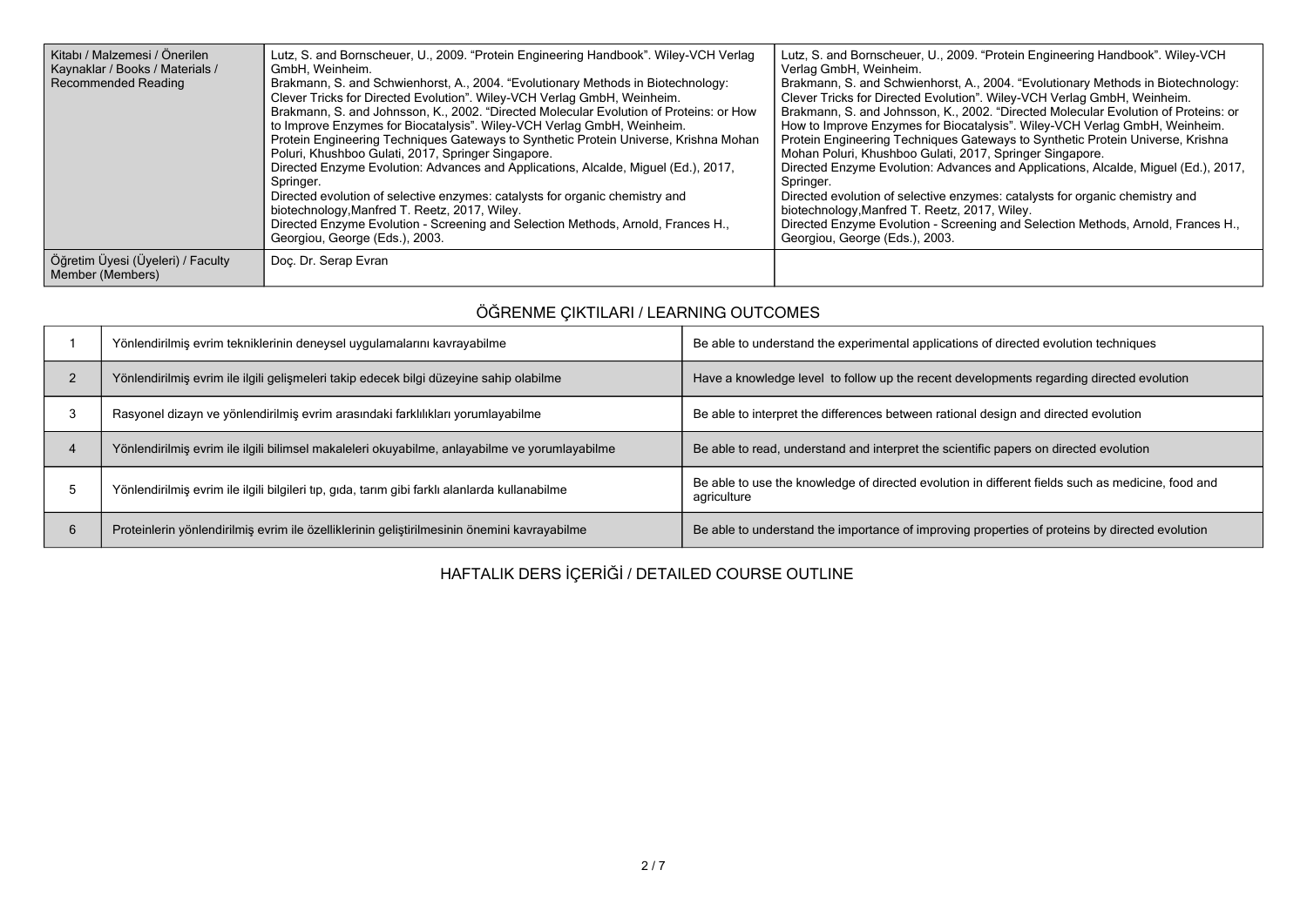| Hafta / Week   |                                                                                          |                                                    |     |                                                                       |                           |
|----------------|------------------------------------------------------------------------------------------|----------------------------------------------------|-----|-----------------------------------------------------------------------|---------------------------|
| $\mathbf{1}$   | Teorik Dersler / Theoretical                                                             | Uygulama                                           | Lab | Öğretim Yöntem ve<br>Teknikleri/Teaching Methods<br><b>Techniques</b> | Ön Hazırlık / Preliminary |
|                | Protein mühendisliği, rasyonel dizayn ve evolusyoner protein<br>dizaynının tanımlanması. | Tanışma                                            |     |                                                                       |                           |
|                | Definition of protein engineering, rational design and evolutionary<br>protein design.   | Introduction                                       |     |                                                                       |                           |
|                | Teorik Dersler / Theoretical                                                             | Uygulama                                           | Lab | Öğretim Yöntem ve<br>Teknikleri/Teaching Methods<br><b>Techniques</b> | Ön Hazırlık / Preliminary |
| $\overline{2}$ | Rastgele mutasyonlarla gen kütüphanelerinin oluşturulması.                               | Kaynak Tarama-Literatüre dayalı<br>rapor hazırlama |     |                                                                       |                           |
|                | Gene libraries by random mutations.                                                      | Literature search-Literature<br>reporting          |     |                                                                       |                           |
|                | Teorik Dersler / Theoretical                                                             | Uygulama                                           | Lab | Öğretim Yöntem ve<br>Teknikleri/Teaching Methods<br>Techniques        | Ön Hazırlık / Preliminary |
| 3              | DNA Shuffling ve staggered extension proses (StEP)                                       | Kaynak Tarama-Literatüre dayalı<br>rapor hazırlama |     |                                                                       |                           |
|                | DNA Shuffling and staggered extension<br>process (StEP).                                 | Literature search-Literature<br>reporting          |     |                                                                       |                           |
| $\overline{4}$ | <b>Teorik Dersler / Theoretical</b>                                                      | Uygulama                                           | Lab | Öğretim Yöntem ve<br>Teknikleri/Teaching Methods<br><b>Techniques</b> | Ön Hazırlık / Preliminary |
|                | Gen kütüphanelerinden varyantların seçimi                                                | Kaynak Tarama-Literatüre dayalı<br>rapor hazırlama |     |                                                                       |                           |
|                | Selection of variants from gene libraries.                                               | Literature search-Literature<br>reporting          |     |                                                                       |                           |
| 5              | Teorik Dersler / Theoretical                                                             | Uygulama                                           | Lab | Öğretim Yöntem ve<br>Teknikleri/Teaching Methods<br>Techniques        | Ön Hazırlık / Preliminary |
|                | Gen kütüphanelerinden varyantların taranması.                                            | Kaynak Tarama-Literatüre dayalı<br>rapor hazırlama |     |                                                                       |                           |
|                | Screening of variants from gene libraries.                                               | Literature search-Literature<br>reporting          |     |                                                                       |                           |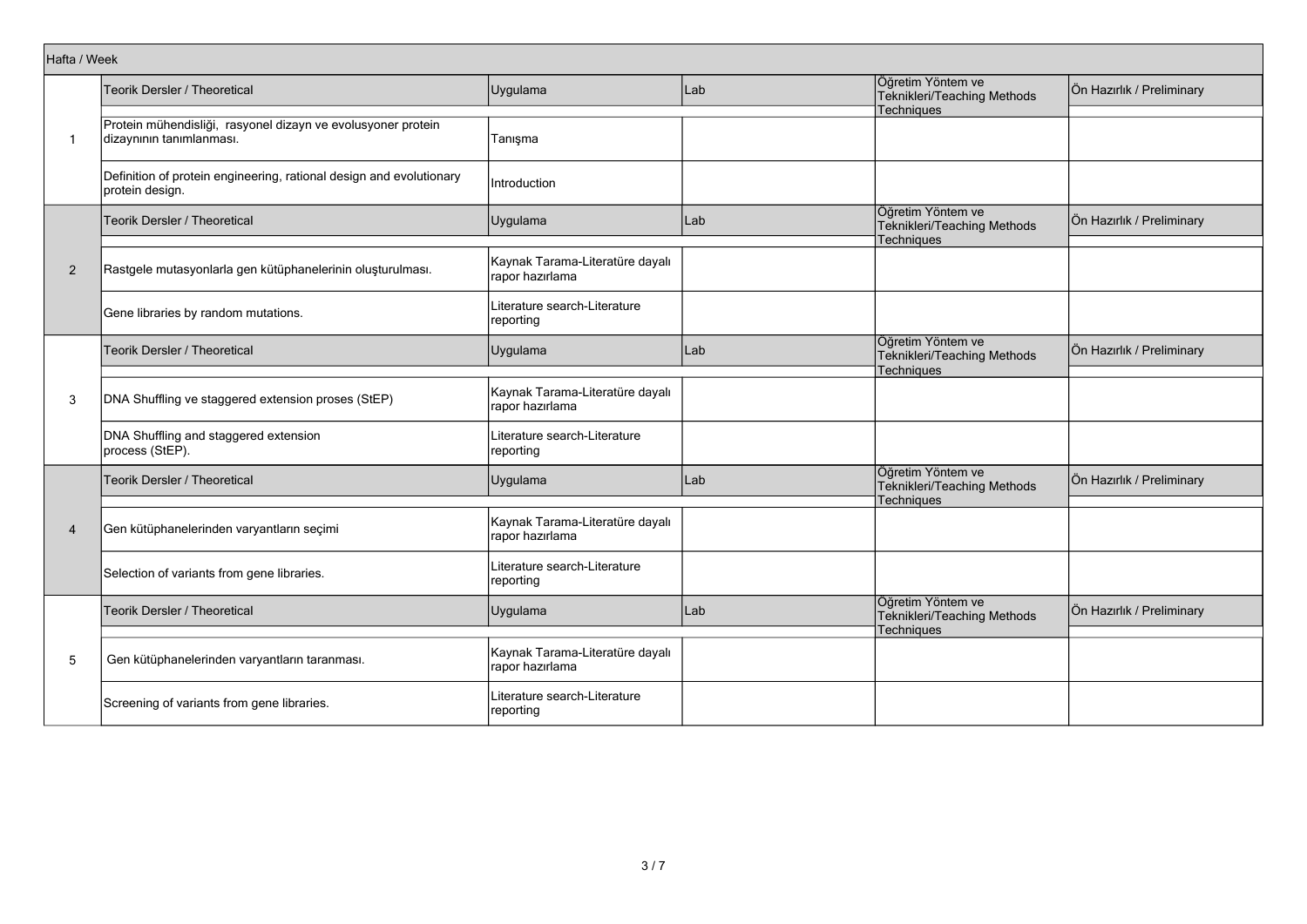|                | <b>Feorik Dersler / Theoretical</b>                                                                                                   | Uygulama                                           | Lab | Öğretim Yöntem ve<br>Teknikleri/Teaching Methods<br>Techniques        | Ön Hazırlık / Preliminary |
|----------------|---------------------------------------------------------------------------------------------------------------------------------------|----------------------------------------------------|-----|-----------------------------------------------------------------------|---------------------------|
| 6              | Gen kütüphanelerinden varyantların seçimi. Genetik<br>komplementasyon, DNA polimerazın fonksiyonel komplementasyonu. Trapor hazırlama | Kaynak Tarama-Literatüre dayalı                    |     |                                                                       |                           |
|                | Selection of variants from gene libraries. Genetic complementation,<br>Functional complementation of DNA polymerase.                  | Literature search-Literature<br>reporting          |     |                                                                       |                           |
|                | Teorik Dersler / Theoretical                                                                                                          | Uygulama                                           | Lab | Öğretim Yöntem ve<br>Teknikleri/Teaching Methods<br><b>Techniques</b> | Ön Hazırlık / Preliminary |
| $\overline{7}$ | Çözünür proteinlerin GFP veya kloramfenikol asetiltransferaz füzyonu Kaynak Tarama-Literatüre dayalı<br>yoluyla seçimi                | rapor hazırlama                                    |     |                                                                       |                           |
|                | Selection of soluble proteins by fusion with GFP or chloramphenicol<br>acetyltransferase                                              | Literature search-Literature<br>reporting          |     |                                                                       |                           |
|                | Teorik Dersler / Theoretical                                                                                                          | Uygulama                                           | Lab | Öğretim Yöntem ve<br>Teknikleri/Teaching Methods<br><b>Techniques</b> | Ön Hazırlık / Preliminary |
| 8              | Ara sınav                                                                                                                             | Kaynak Tarama-Literatüre dayalı<br>rapor hazırlama |     |                                                                       |                           |
|                | Midterm exam                                                                                                                          | iterature search-Literature<br>reporting           |     |                                                                       |                           |
| 9              | Teorik Dersler / Theoretical                                                                                                          | Uygulama                                           | Lab | Öğretim Yöntem ve<br>Teknikleri/Teaching Methods<br><b>Techniques</b> | Ön Hazırlık / Preliminary |
|                | Protein mühendisliğinde kullanılan gösterim sistemleri.                                                                               | Kaynak Tarama-Literatüre dayalı<br>rapor hazırlama |     |                                                                       |                           |
|                | Display systems in protein engineering.                                                                                               | Literature search-Literature<br>reporting          |     |                                                                       |                           |
|                | <b>Feorik Dersler / Theoretical</b>                                                                                                   | Uygulama                                           | Lab | Öğretim Yöntem ve<br>Teknikleri/Teaching Methods<br>Techniques        | Ön Hazırlık / Preliminary |
| 10             | Terapötik enzim mühendisliği                                                                                                          | Kaynak Tarama-Literatüre dayalı<br>rapor hazırlama |     |                                                                       |                           |
|                | <b>Engineering Therapeutic Enzymes</b>                                                                                                | Literature search-Literature<br>reporting          |     |                                                                       |                           |
| 11             | <b>Teorik Dersler / Theoretical</b>                                                                                                   | Uygulama                                           | Lab | Öğretim Yöntem ve<br>Teknikleri/Teaching Methods<br>Techniques        | Ön Hazırlık / Preliminary |
|                | Protein mühendisliğinin biyoteknolojik ve biyomedikal uygulamaları                                                                    | Öğrenci Sunumu                                     |     |                                                                       |                           |
|                | Biotechnological and Biomedical Applications of Protein<br>Engineering                                                                | Oral presentation                                  |     |                                                                       |                           |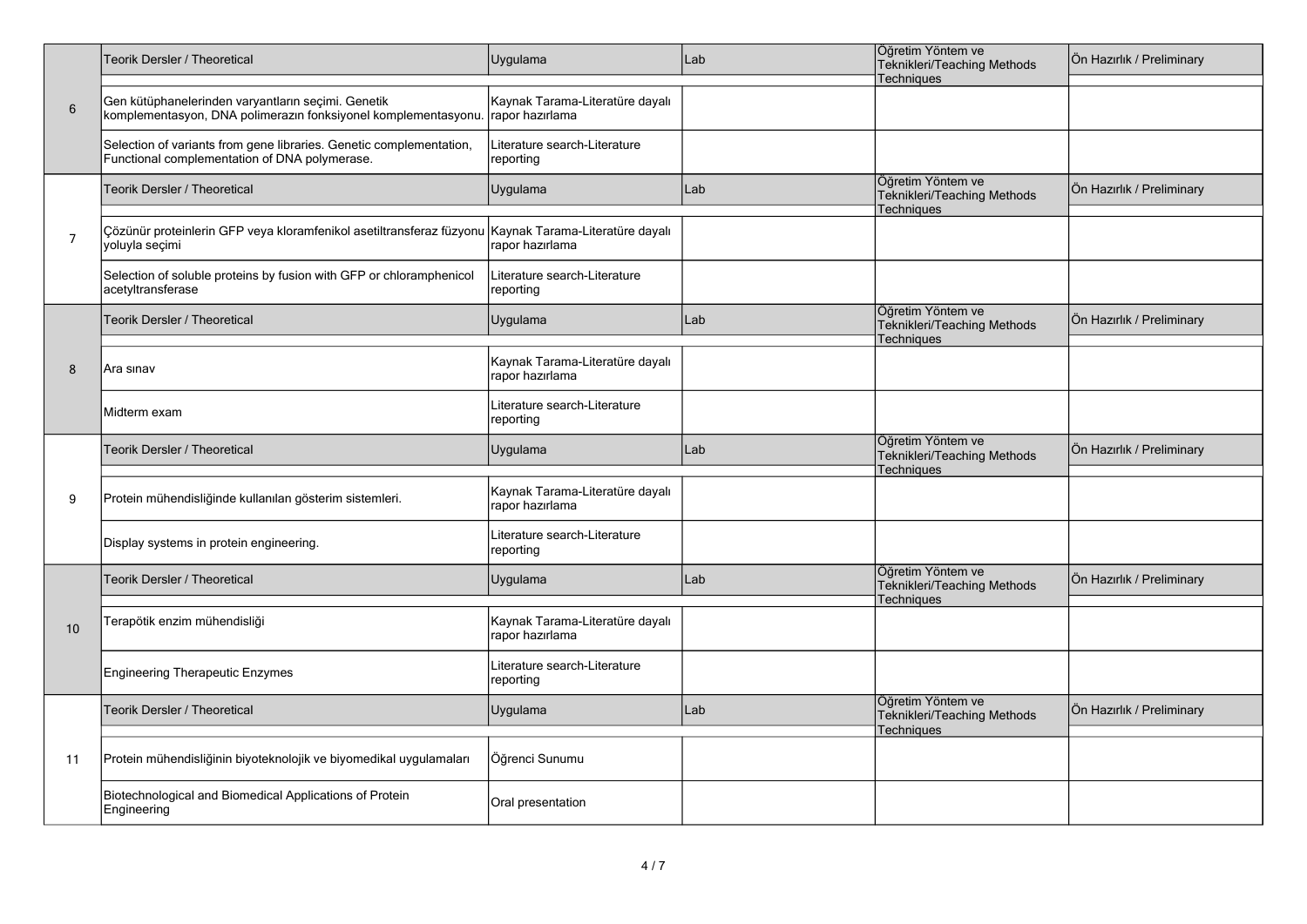| 12 | Teorik Dersler / Theoretical | Uygulama          | Lab | Öğretim Yöntem ve<br>Teknikleri/Teaching Methods                      | Ön Hazırlık / Preliminary |
|----|------------------------------|-------------------|-----|-----------------------------------------------------------------------|---------------------------|
|    |                              |                   |     | Techniques                                                            |                           |
|    | Öğrenci Sunumları            | Öğrenci Sunumu    |     |                                                                       |                           |
|    | Oral presentation            | Oral presentation |     |                                                                       |                           |
|    | Teorik Dersler / Theoretical | Uygulama          | Lab | Öğretim Yöntem ve<br>Teknikleri/Teaching Methods<br>Techniques        | Ön Hazırlık / Preliminary |
| 13 | Öğrenci Sunumları            | Öğrenci Sunumu    |     |                                                                       |                           |
|    | Oral presentation            | Oral presentation |     |                                                                       |                           |
|    | Teorik Dersler / Theoretical | Uygulama          | Lab | Öğretim Yöntem ve<br>Teknikleri/Teaching Methods<br>Techniques        | Ön Hazırlık / Preliminary |
| 14 | Öğrenci Sunumları            | Öğrenci Sunumu    |     |                                                                       |                           |
|    | Oral presentation            | Oral presentation |     |                                                                       |                           |
| 15 | Teorik Dersler / Theoretical | Uygulama          | Lab | Öğretim Yöntem ve<br>Teknikleri/Teaching Methods<br><b>Techniques</b> | Ön Hazırlık / Preliminary |
|    | Öğrenci Sunumları            |                   |     |                                                                       |                           |
|    | Oral presentation            |                   |     |                                                                       |                           |
| 16 | Teorik Dersler / Theoretical | Uygulama          | Lab | Öğretim Yöntem ve<br>Teknikleri/Teaching Methods<br>Techniques        | Ön Hazırlık / Preliminary |
|    | Final sinavi                 |                   |     |                                                                       |                           |
|    | Final exam                   |                   |     |                                                                       |                           |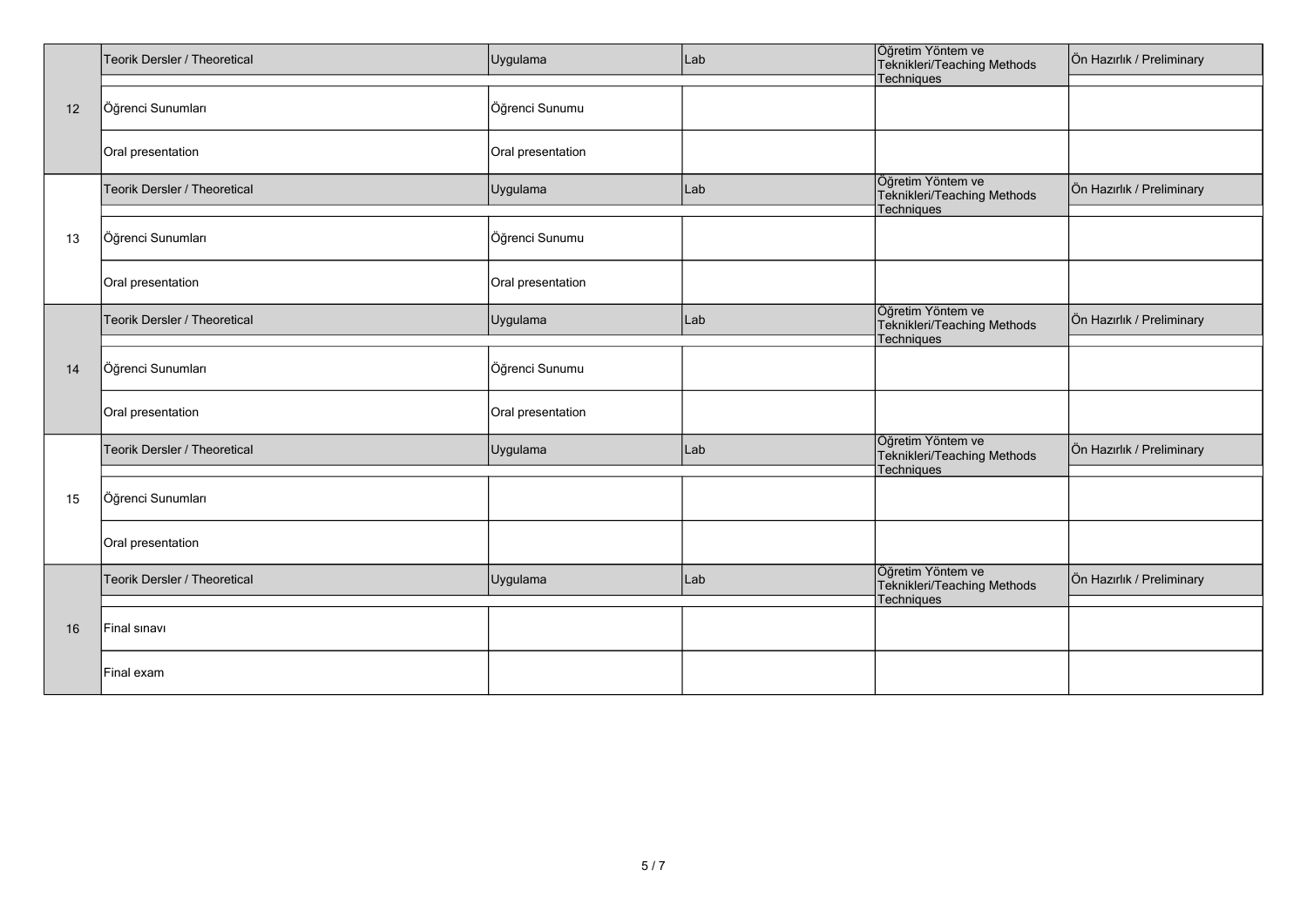## **DEĞERLENDİRME / EVALUATION**

| Yarıyıl (Yıl) İçi Etkinlikleri / Term (or Year) Learning Activities |  | Katkı Yüzdesi /<br>Percentage of<br>Contribution (%) |
|---------------------------------------------------------------------|--|------------------------------------------------------|
| Ev Ödevi / Homework                                                 |  | 100                                                  |
| Toplam / Total:                                                     |  | 100                                                  |
| Başarı Notuna Katkı Yüzdesi / Contribution to Success Grade(%):     |  | 40                                                   |

| Yarıyıl (Yıl) Sonu Etkinlikleri / End Of Term (or Year) Learning Activities |  | Katkı Yüzdesi /<br>Percentage of<br>Contribution (%) |
|-----------------------------------------------------------------------------|--|------------------------------------------------------|
| Final Sinavi / Final Examination                                            |  | 100                                                  |
| Toplam / Total:                                                             |  | 100                                                  |
| Başarı Notuna Katkı Yüzdesi / Contribution to Success Grade(%):             |  | 60                                                   |

| Etkinliklerinin Başarı Notuna Katkı Yüzdesi(%) Toplamı / Total Percentage of Contribution (%) to Success Grade: |  |
|-----------------------------------------------------------------------------------------------------------------|--|
| Değerlendirme Tipi / Evaluation Type:                                                                           |  |

## **İŞ YÜKÜ / WORKLOADS**

| Etkinlikler / Workloads                                                                                                                                                              | Sayı /<br>Number | Süresi<br>(Saat) /<br><b>Duration</b><br>(Hours) | Toplam İş Yükü<br>(Saat) / Total<br>Work Load<br>(Hour) |
|--------------------------------------------------------------------------------------------------------------------------------------------------------------------------------------|------------------|--------------------------------------------------|---------------------------------------------------------|
| Ara Sinav / Midterm Examination                                                                                                                                                      |                  | 2.00                                             | 2.00                                                    |
| Final Sinavi / Final Examination                                                                                                                                                     |                  | 2.00                                             | 2.00                                                    |
| Derse Katılım / Attending Lectures                                                                                                                                                   | 14               | 2.00                                             | 28.00                                                   |
| Rapor Hazırlama / Report Preparation                                                                                                                                                 | 13               | 6.00                                             | 78.00                                                   |
| Rapor Sunma / Report Presentation                                                                                                                                                    | 4                | 5.00                                             | 20.00                                                   |
| Okuma / Reading                                                                                                                                                                      | 14               | 7.00                                             | 98.00                                                   |
| Toplam / Total:                                                                                                                                                                      | 47               | 24.00                                            | 228.00                                                  |
| Dersin AKTS Kredisi = Toplam İş Yükü (Saat) / 30.00 (Saat/AKTS) = 228.00/30.00 = 7.60 ~ / Course ECTS Credit = Total Workload (Hour) / 30.00 (Hour / ECTS) = 228.00 / 30.00 = 7.60 ~ |                  |                                                  |                                                         |